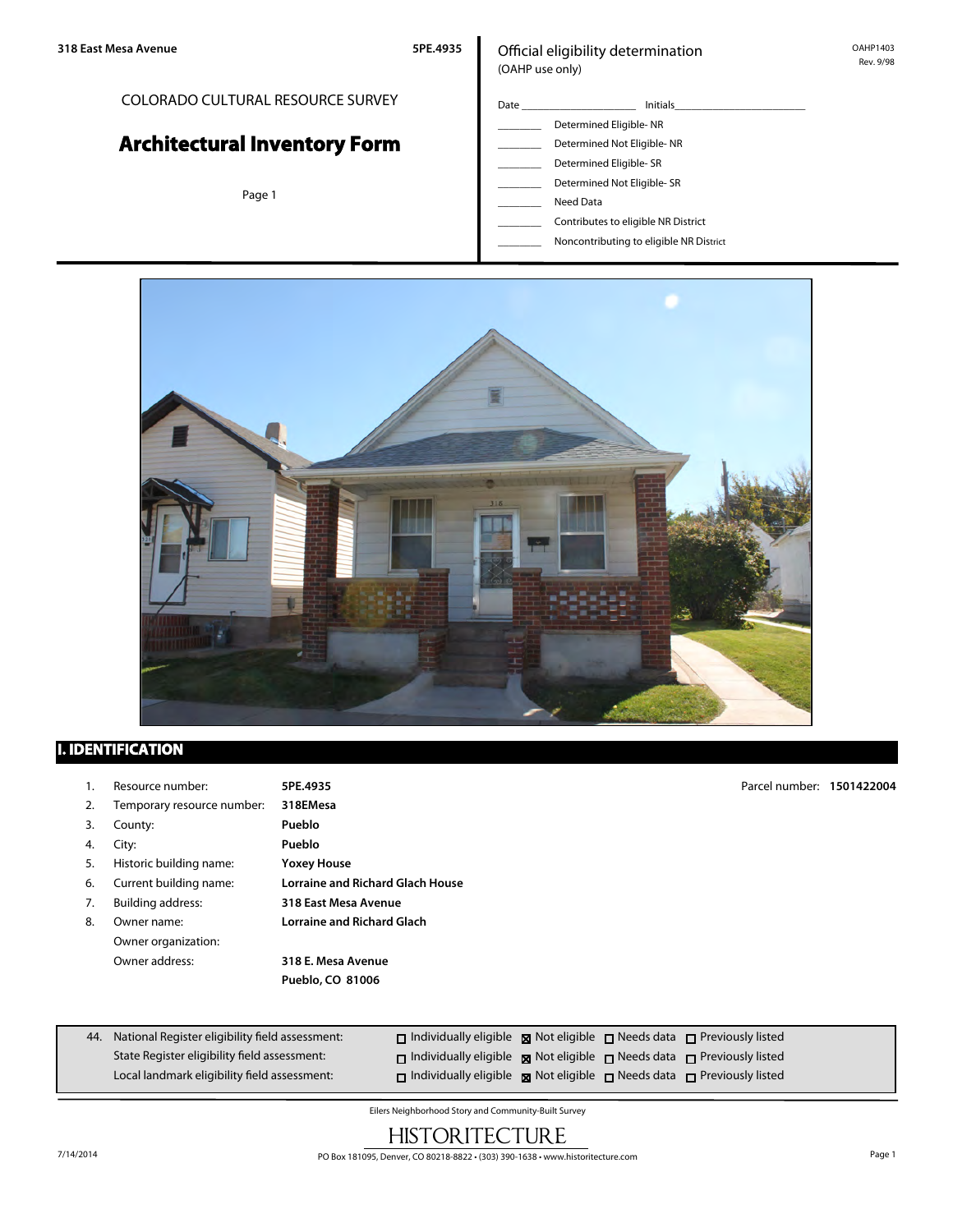#### **II. GEOGRAPHIC INFORMATION**

- 9. P.M.: **6th** Township: **21S** Range: **65W NW** 1/4 **SE** 1/4 **SE** 1/4 **SE** 1/4 of section **1**
- 10. UTM Reference Zone: **13** Easting: **533222** Northing: **4232960**
- 11. USGS quad name: **Southeast Pueblo** Scale: **7.5** Year: **1994**
- 12. Lot(s): **Lots 8 and 9, Block 2** Addition: **City Hall Place, Second Filing** Year of addition: **1889**
- 13. Boundary description and justification: **The boundary, as described above, contains but does not exceed the land historically associated with the property.**

**n** Metes and bounds exist

#### **III. ARCHITECTURAL DESCRIPTION**

- 14. Building Plan (footprint, shape): **Rectangular Plan** Other building plan descriptions:
- 15. Dimensions in feet: **900 square feet**
- 16: Number of stories: **1.5**
- 17: Primary external wall material(s): **Wood/Horizontal Siding**

Other wall materials:

- 18: Roof configuration: **Gabled Roof/Front Gabled Roof** Other roof configuration:
- 19: Primary external roof material: **Asphalt Roof/Composition Roof** Other roof materials:
- 20: Special features: **Chimney Porch**
- 21: General architectural description:

**Oriented to the north, this one-and-one-half story American Movements home features a rectangular plan. The home is faced in wide horizontal siding painted white. All of the trim is white wood. The front gabled roof is covered in asphalt shingles. The red brick chimney is slightly offset from the roof's ridgeline. All of the windows have aluminum storm windows. The house has a concrete foundation.**

**The primary entry is centered on the façade underneath a hipped roof porch. The inside door has at least fifteen rectangular fixed panes with stained wooden surrounds. The aluminum combination storm door features decorative metal scrollwork in the middle section. The house number, "318," is centered above the front door. The front porch has square, brick support pillars at the corners. The porch surrounds are honeycomb pattern brick walls. The front porch is reached via four concrete steps. Identical rectangular, vertically oriented, double-hung, fiveover-one windows flank the front door. There is an unpainted, rectangular, vertically oriented, metal vent in the gable face.**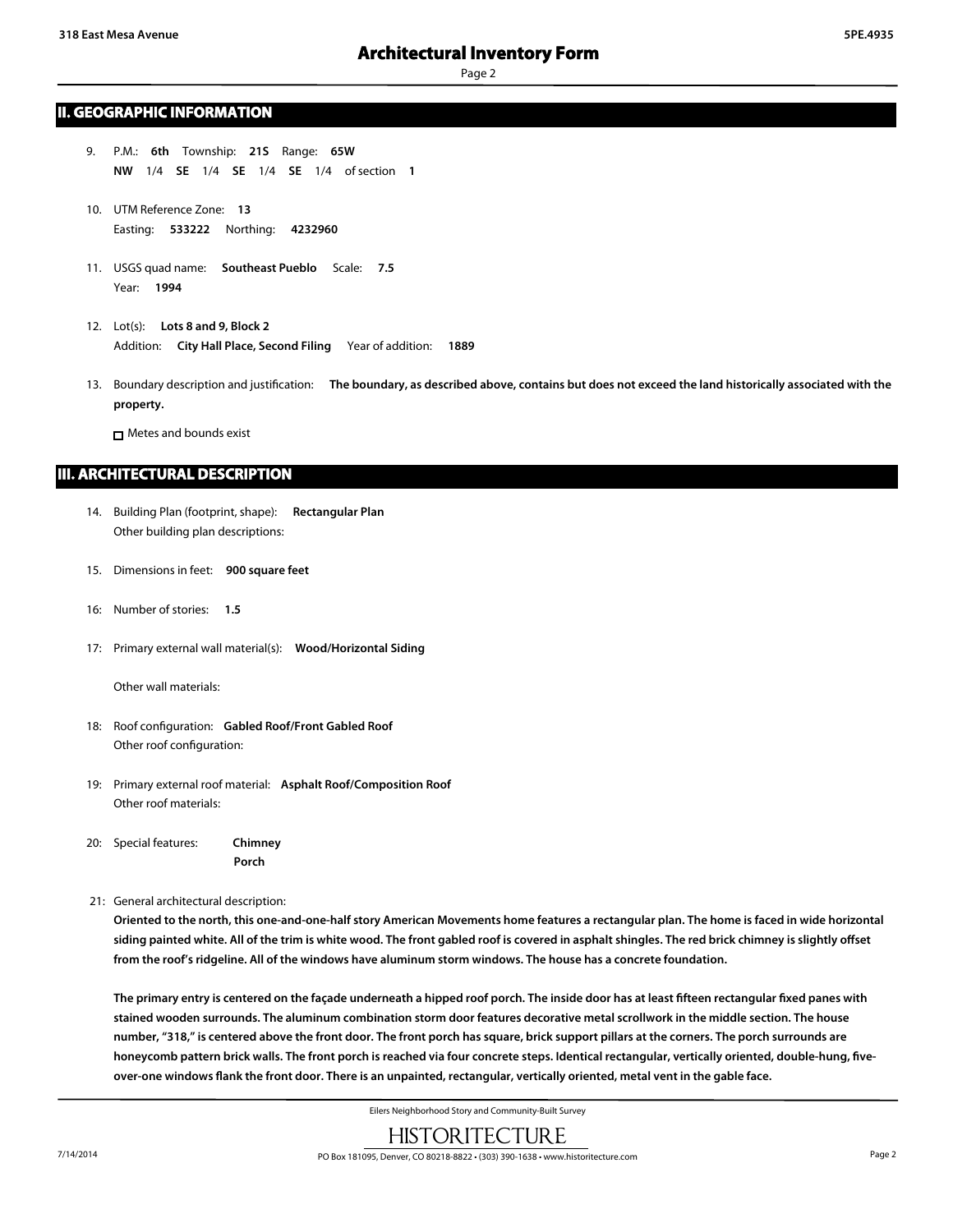**The east elevation has two window openings. Near the center of the house is a window that matches those on the façade. South of this window, a white metal drainpipe runs from the gutter toward the foundation. Closer to the southeast corner of the house is another window. It is smaller than the other opening, but also is rectangular, vertically oriented, and (likely) double-hung. There is a utility meter south of the smaller window.**

**The west elevation features four window openings. The two windows closest to the street/façade are identical to those on the front of the house. A utility meter is centered along the foundation below these windows. A white metal drainpipe appears immediately south of the second of these two openings. South of the drainpipe is a rectangular, two-window unit. Somewhat difficult to see from the public right-of-way, the windows in this double opening appear to be double-hung and may have the same fenestration pattern as the windows elsewhere on the house. A large bush obscures the details of the final window. It is a nearly square opening and may have four fixed panes.**

**The detached garage, a rear half wall of concrete block with a wooden gate, and the shed all make the south (rear) elevation of the home difficult to see. There is a rectangular, metal, vertically oriented vent in the gable face. There also is a shed-roofed extension to the home. The window opening in this portion of the home likely is a rectangular, vertically oriented, two-light slider. There may be a secondary entry near the southwest corner of the house.**

22. Architectural style: **Late 19th And Early 20th Century American Movements**

Other architectural style: Building type:

23. Landscape or special setting features:

**The property at 318 East Mesa Avenue has a concrete sidewalk and manicured grass lawn. The western side yard has a driveway with two ribbons of pavement running by a side yard lawn of grass and one large shrub. The driveway opens to a larger paved area that leads to a garage along the alley. The rear yard is grass lawn.**

24. Associated building, features or objects:

#### **Garage**

**This large, rectangular, front-gabled accessory building is located behind the main house, near the southwest corner of the lot. The garage is faced in stucco with wooden trim painted red. The garage has two white, single, rollup doors. A light, with a red painted metal shade, is centered in the gable face above the two garage doors. The roof likely is covered in asphalt shingles. There are no openings on the south, alley-facing elevation. The concrete block wall along the alley obscures near all details of the garage's east elevation. Near the southeast corner is a secondary entry that appears to have a four-lite opening in the upper portion. The west elevation of the garage was not visible from the public right-of-way.**

#### **Shed**

**This rectangular, front-gabled, north-facing accessory building is located behind the main house, near the southeast corner of the lot. This shed is faced in horizontal siding painted white. It has wooden trim painted red. The roof (likely) is covered in asphalt shingles. There is a white metal drainpipe at the southwest corner of the shed. There is a single rectangular, horizontally oriented window opening on the west elevation. The south elevation, along the alley, does not have any openings. There are no visible openings on the east elevation either. The north elevation was not visible from the public right-of-way.**

#### **IV. ARCHITECTURAL HISTORY**

- 25. Date of Construction: **ca 1900** Source of Information: **Pueblo County Asssessor (online)** Actual **Estimate**
- 26. Architect: **unknown** Source of Information:
- 27. Builder: **Unknown** Source of Information: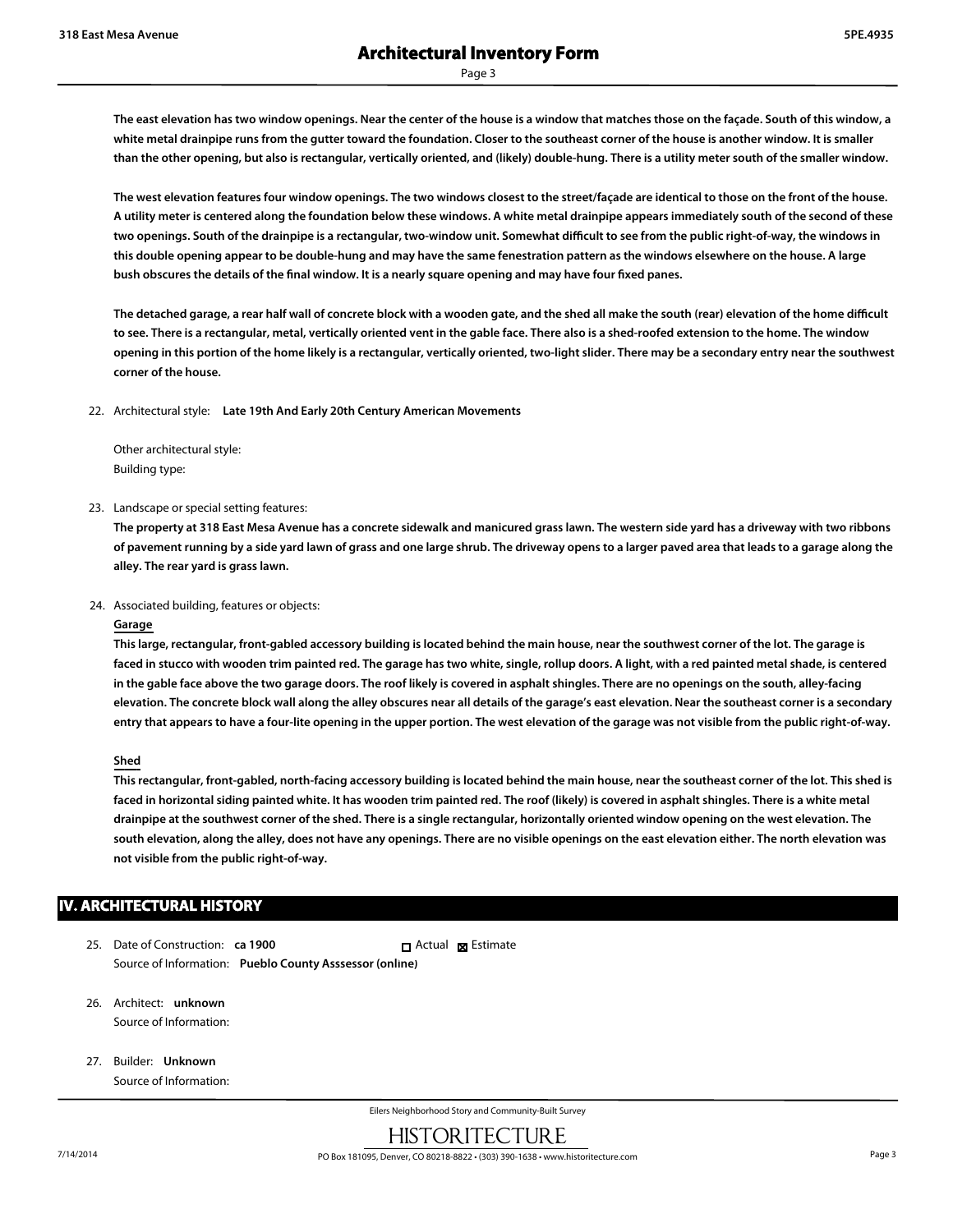- 28. Original Owner: **Unknown** Source of Information:
- 29. Construction history: *Information from Lorraine (Yoxey) Glach:*

**House built in 1929, possibly…mom cooked for workers on house, so she did not get to choose what the house looked like, features… Dad and friends remodeled the house/ took off upstairs…aluminum siding, storm windows at time of removing second story…when moved in after mom's death: replaced garage door, re-poured driveway, had ramp put on house…**

30. Location: **Original Location** Date of move(s):

#### **V. HISTORICAL ASSOCIATIONS**

- 31. Original use(s): **Domestic/Single Dwelling**
- 32. Intermediate uses(s): **Domestic/Single Dwelling**
- 33. Current uses(s): **Domestic/Single Dwelling**
- 34. Site type(s): **Single-family domestic residence**

#### 35. Historical background:

*The following information comes from Lorraine (Yoxey) Glach and Gerry (Yoxey) Blavich:*

**The home at 318 East Mesa Avenue was constructed as a two story building sometime before 1900, probably in the late 1880s or 1890s when the Eilers/Colorado Smelter (across the street) was operational. The second story was "lopped off" the house. "Dad heard they were going to raise taxes on two-story houses, so took the second story off. It's too bad because our large family could have used (the) extra room…" The house is now one-and-one-half story with a gabled roof.**

**Lorraine Yoxey (born 1922) and her sister Elsie were both born in Pueblo County, outside Pueblo's city limits. Their grandmother owned the "Last Chance" Tavern on the Arkansas River; it was washed away in the flood. …Mary and Ludwig Yoxey had five children who survived to adulthood: Lorraine, Elsie, Ray, Ronnie, Gerri, and Evelyn May. All of the children were born at home with the aid of a midwife. Lorraine and Gerri's father was a steelworker who arrived at Ellis Island from Slovenia at the age of seventeen (in 1914). He never returned to his homeland, but continued to send money back to his family in Slovenia for forty years. According to the Yoxey sisters, their mother lost her American citizenship when she married a "foreigner." This law later changed, but not before Mary Yoxey took citizenship classes and had her American status reinstated.**

**Lorraine's earliest memory is playing out in the yard—games like hide-and-seek and kick-the-can. Both of the women recalled walking to church every day, playing in the clay hills, and taking part in the nun-led procession between the old St. Mary's School ,on Clark Street in the Grove, and the new school on the current East Mesa Avenue site. When they were growing up, Lorraine and Gerri knew everyone who lived in the neighborhood "clear to the bridge" (on Mesa Avenue over Interstate 25). Lorraine also remembered the "swimming pool" down in the gullies near Edison School (east of Santa Fe Avenue in Bojon Town).**

**Lorraine now lives in a nursing home, but she has fond memories of Bojon Town. "I loved the neighborhood. I still love it. I never am afraid in that neighborhood, even now when I've been by myself and even when Bennie (her husband, now deceased) used to work, I never closed (locked) the**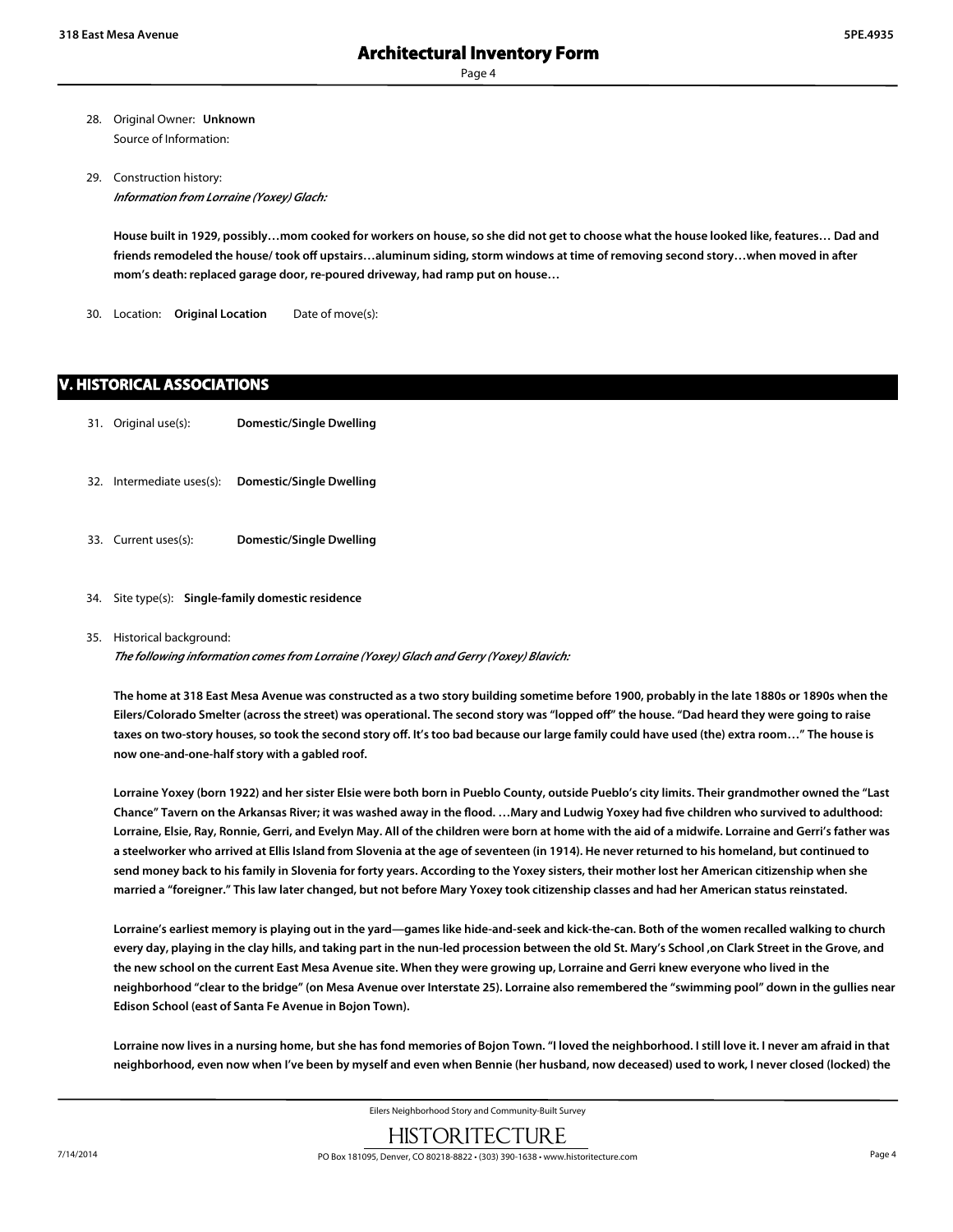**door…. I loved the place, the families."**

36. Sources of information:

**Ancestry.com**

**Glach, Lorraine and Gerri Blazich. Personal Interview: 3 April 2012.**

#### **VI. SIGNIFICANCE**

37. Local landmark designation: D Yes M No Designation authority: Date of designation:

- 38. Applicable National Register criteria:
	- $\boxtimes$  A. Associated with events that have made a significant contribution to the broad patterns of our history.
	- $\square$  B. Associated with the lives of persons significant in our past.
	- $\boxtimes$  C. Embodies the distinctive characteristics of a type, period, or method of construction, or that represent the work of a master, or that possess high artistic values, or that represent a significant and distinguishable entity whose components may lack individual distinction.
	- $\square$  D. Has yielded, or may be likely to yield, information important in prehistory or history.
	- $\square$  Qualifies under Criteria Considerations A through G (see manual).
	- $\square$  Does not meet any of the above National Register criteria.

Applicable Colorado State Register criteria:

- $\boxtimes$  A. Associated with events that have made a significant contribution to history.
- $\square$  B. Connected with persons significant in history.
- $\boxtimes$  C. Has distinctive characteristics of a type, period, method of construction or artisan.
- $\square$  D. Is of geographic importance.
- $\Box$  E. Contains the possibility of important discoveries related to prehistory or history.
- $\square$  Does not meet any of the above Colorado State Register criteria.

Applicable City of Pueblo landmark criteria:

- $\Box$  1a. History: Have direct association with the historical development of the city, state, or nation; or
- $\square$  1b. History: Be the site of a significant historic event; or
- $\Sigma$  1c. History: Have direct and substantial association with a person or group of persons who had influence on society.
- $\square$  2a. Architecture: Embody distinguishing characteristics of an architectural style or type; or
- $\square$  2b. Architecture: Be a significant example of the work of a recognized architect or master builder, or
- $\Box$  2c. Architecture: Contain elements of architectural design, engineering, materials, craftsmanship, or artistic merit which represent a significant or influential innovation;
- $\Box$  2d. Architecture: Portray the environment of a group of people or physical development of an area of the city in an era of history characterized by a distinctive architectural style.
- $\Box$  3a. Geography: Have a prominent location or be an established, familiar, and orienting visual feature of the contemporary city, or
- $\Box$  3b. Geography: Promote understanding and appreciation of Pueblo's environment by means of distinctive physical characteristics or rarity; or
- $\Box$  3c. Geography: Make a special contribution to Pueblo's distinctive character.
- $\square$  Does not meet any of the above City of Pueblo landmark criteria.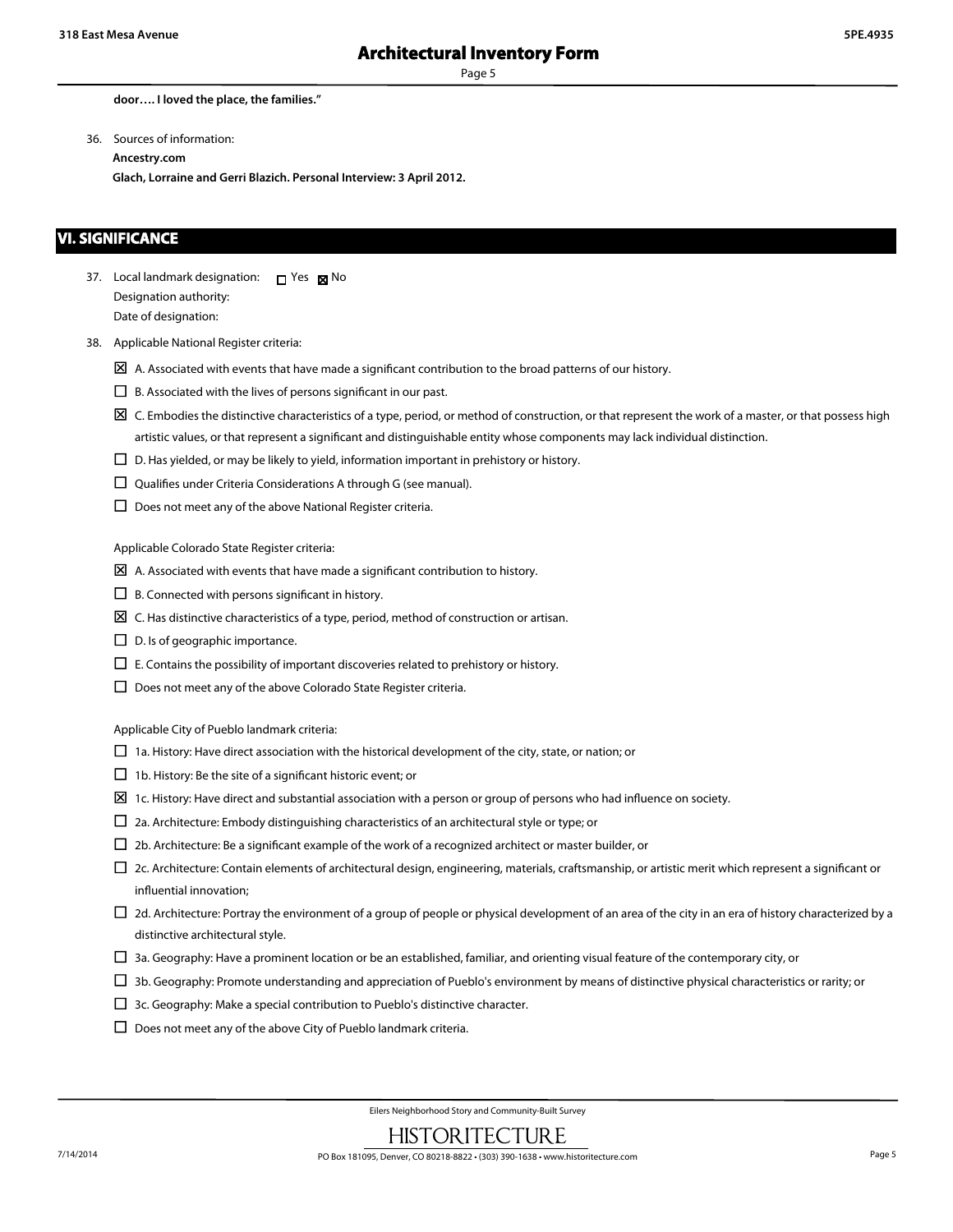- 39. Areas of significance: **Ethnic Heritage/European Architecture**
- 40. Period(s) of Significance: **1933-1964; 1900**
- 41. Level of Significance: □ National □ State 図 Local □ Not Applicable

#### 42. Statement of Significance:

**This property is associated with the Yoxey family. Ludwig and Mary Yoxey raised their family here, with the two youngest daughters born in this house. Family memories include time spent at Eilers' Place (326 East Mesa Avenue), watching baseball at the field across the street, and attending school and services at St. Mary's. Character-defining features of this house include its symmetrical façade, front-gabled roof, and large front porch with prominent brick piers. This property does not possess sufficient significance to be considered individually eligible for listing on the National Register of Historic Places, the Colorado State Register of Historic Properties, or as a Pueblo Landmark.**

#### 43. Assessment of historic physical integrity related to significance:

**This home exhibits a moderately high level of physical integrity relative to the seven aspects of integrity as defined by the National Park Service and the Colorado Historical Society: location, setting, design, materials, workmanship, feeling, and association. According to two of the Yoxey daughters, Lorraine Glach and Gerri Blazich, the second story of the house was removed at an unspecified date. This change impacted design, materials,** workmanship, and feeling. More information is needed to determine how much this alteration affected the home's physical integrity and its ability to **convey its significance.**

#### **VII. NATIONAL REGISTER ELIGIBILITY ASSESSMENT**

| 44. National Register eligibility field assessment: | $\Box$ Individually eligible $\boxtimes$ Not eligible $\Box$ Needs data $\Box$ Previously listed |  |  |
|-----------------------------------------------------|--------------------------------------------------------------------------------------------------|--|--|
| State Register eligibility field assessment:        | $\Box$ Individually eligible $\Box$ Not eligible $\Box$ Needs data $\Box$ Previously listed      |  |  |
| Local landmark eligibility field assessment:        | $\Box$ Individually eligible $\Box$ Not eligible $\Box$ Needs data $\Box$ Previously listed      |  |  |

45. Is there National Register district potential:  $\Box$  Yes  $\boxtimes$  No  $\Box$  Needs Data

Discuss: **The Eilers Neighborhood Story and Community-Built Survey project identified part of a potential Pueblo local landmark historic district associated with Pueblo's Slovenian-Americans community. Such a district would include all of the resources surveyed for this small project but the boundary extends to a much wider geographic area. More survey is needed to determine the appropriate local historic district boundaries. Based upon the information gathered thus far, this resource would be contributing to the proposed local historic district.**

If there is National Register district potential, is this building contributing:  $\Box$  Yes  $\Box$  No  $\Box$  N/A

46. If the building is in existing National Register district, is it contributing:  $\Box$  Yes  $\Box$  No  $\boxtimes$  N/A

### **VIII. RECORDING INFORMATION**

| 47. | Digital photograph file name(s):<br>Digital photographs filed at: | mesaave0318 - 1.tif through mesaavee0318 - 6.tif<br>Robert Hoag Rawlings Public Library<br>100 E. Abriendo Avenue<br>Pueblo, CO 81004-4290 |
|-----|-------------------------------------------------------------------|--------------------------------------------------------------------------------------------------------------------------------------------|
| 48. | Report title:                                                     | Eilers Neighborhood Story and Community-Built Survey                                                                                       |
| 49. | Date(s):                                                          | 10/22/2013                                                                                                                                 |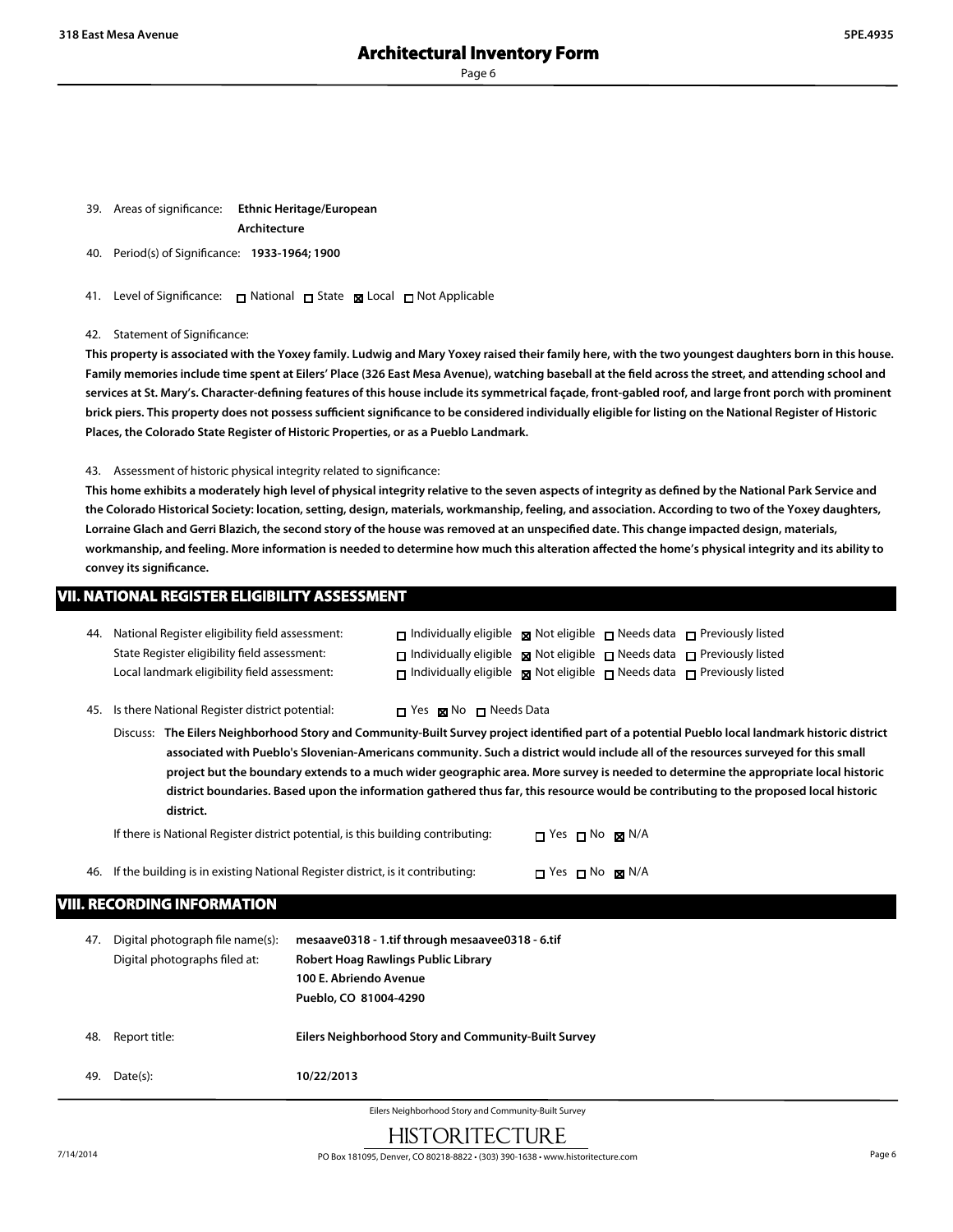| 50: Recorder(s):  | <b>Mary Therese Anstey</b>             |
|-------------------|----------------------------------------|
| 51: Organization: | Historitecture, LLC                    |
| 52: Address:      | PO Box 181095<br>Denver, CO 80218-8822 |

53: Phone number(s): **303-390-1638**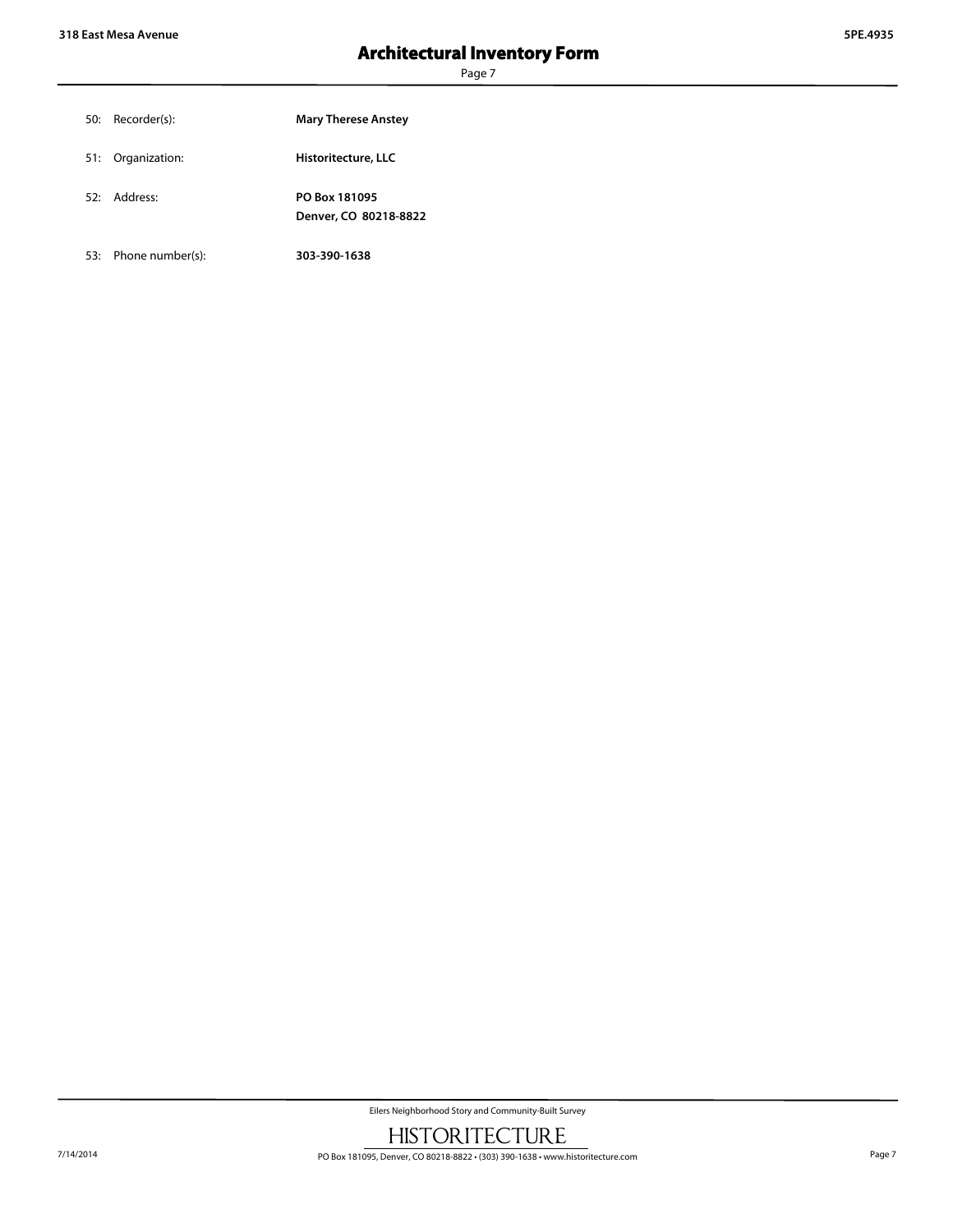# **SKETCH MAP**